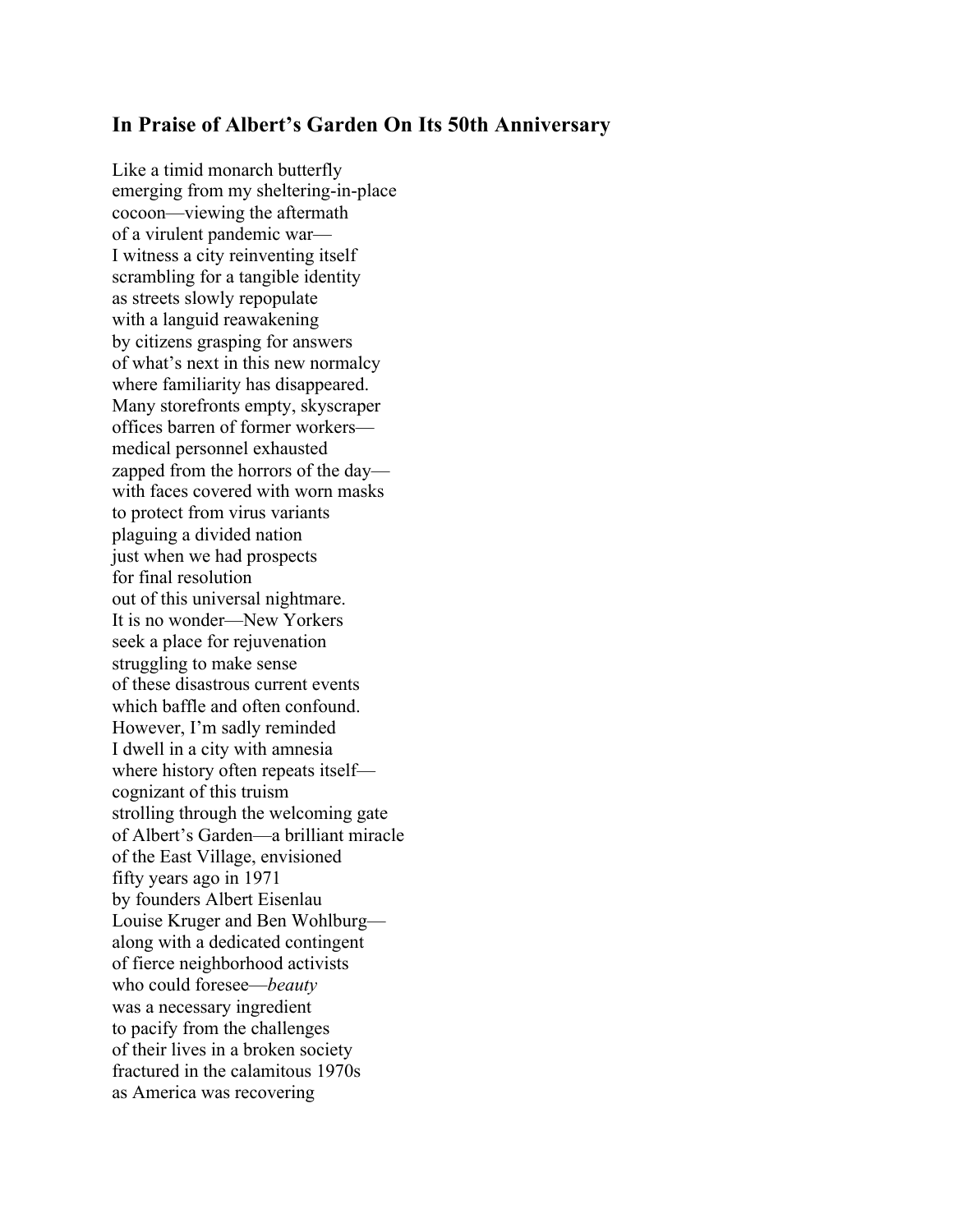from the ravages of the Vietnam War the Big Apple threatened by bankruptcy and the Lower East Side tattered with neglected tenement buildings ripe with drugs and decay; a plethora of social problems begging solutions. Yet—these focused Village visionaries realized a simple abandoned lot full of garbage and rotting junk had transformative possibilities of birthing a community garden to spruce up the urban decline all around. Little by little, Albert and his comrades tirelessly removed wagon loads of debris while scraping through layers of concrete to the pure soil of earth itself painstakingly preparing the space to eventually plant lush perennials as precious water was sourced from a hose attached to a fire hydrant. With much labor and sweat over years an architectural landscape emerged with a cemetery wall bordering full of local souls reposing behind keeping company with their neighbors of green bushes and serene shrubs planted around tall leafy trees. As time passed, paths were carved becoming a maze of mulch and sod and a rainbow of blooming flowers lovingly orchestrated for every season giving this inner-city wilderness a symphony of radiant Technicolor. A sculpted birdbath installed—to attract a variety of appreciative birds providing a natural soundtrack of song. Benches placed for weary feet to rest under delicate undulating branches. Eventually, this well-crafted oasis evolved into a spectacular shade garden to keep bodies comfortably cool from the blazing sun peeking through limbs whistling in wind. A creation of collective love by devout volunteers who fought conquering bureaucratic landmines